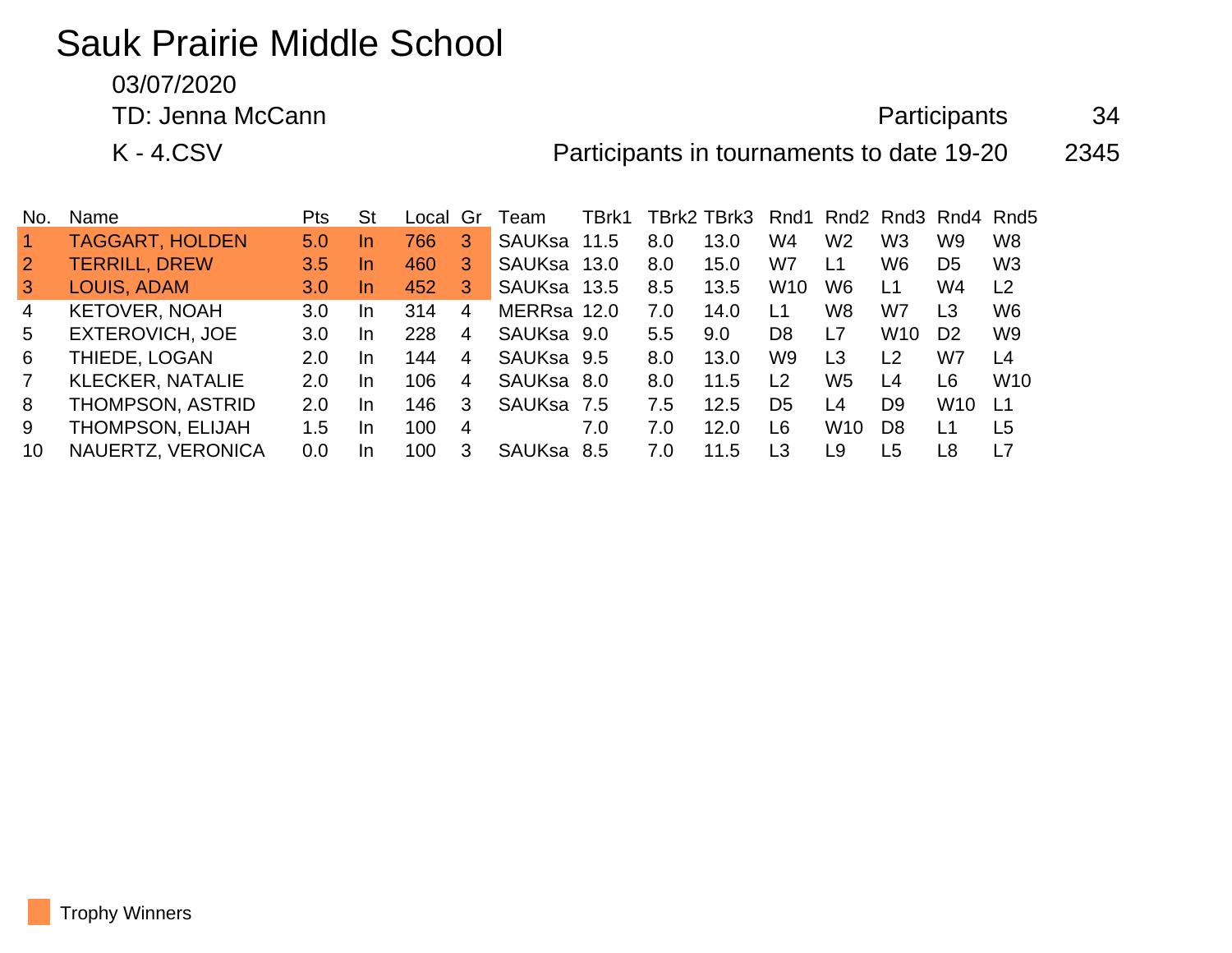## 5 - 6.CSV

|                         | <b>Individual Standings</b> |     |           |          |   |               |       |     |             |                 |                 |                                                                     |                 |                 |
|-------------------------|-----------------------------|-----|-----------|----------|---|---------------|-------|-----|-------------|-----------------|-----------------|---------------------------------------------------------------------|-----------------|-----------------|
| No.                     | Name                        | Pts | <b>St</b> | Local Gr |   | Team          | TBrk1 |     | TBrk2 TBrk3 | Rnd1            |                 | Rnd <sub>2</sub> Rnd <sub>3</sub> Rnd <sub>4</sub> Rnd <sub>5</sub> |                 |                 |
| $\overline{\mathbf{1}}$ | <b>QUAYLE, IAN</b>          | 5.0 | In.       | 885      | 6 | <b>SAUKmi</b> | 12.5  | 8.5 | 13.5        | W4              | W <sub>11</sub> | W <sub>2</sub>                                                      | W <sub>6</sub>  | W <sub>3</sub>  |
| 2 <sup>1</sup>          | <b>LARSON, WALTER</b>       | 4.0 | <b>In</b> | 828      | 6 | SAUKsa 11.5   |       | 6.5 | 12.5        | W <sub>13</sub> | W <sub>8</sub>  | L1                                                                  | W <sub>10</sub> | W <sub>6</sub>  |
| 3                       | <b>GARZ, GRANT</b>          | 3.0 | In.       | 695      | 6 | SAUKsa 13.0   |       | 8.0 | 14.0        | L9              | W5              | W11                                                                 | W7              | L1              |
| 4                       | <b>HOWARD, DANIEL</b>       | 3.0 | In.       | 479      | 6 | HOWARD12.0    |       | 7.0 | 13.0        | L1              | W <sub>12</sub> | W8                                                                  | L <sub>5</sub>  | W <sub>10</sub> |
| 5                       | NEWBERRY, LOGAN             | 3.0 | In.       | 561      | 6 | MERRsa 11.0   |       | 8.0 | 12.0        | D7              | L3              | W <sub>13</sub>                                                     | W4              | D <sub>8</sub>  |
| 6                       | TILLMAN, SAVANA             | 2.5 | In        | 648      | 5 | <b>SILVER</b> | 9.0   | 9.0 | 15.0        | W <sub>12</sub> | W9              | D7                                                                  | L1              | L <sub>2</sub>  |
| $\overline{7}$          | PONTEL, AUSTIN              | 2.5 | In.       | 454      | 6 | SAUKsa 8.0    |       | 8.0 | 12.0        | D <sub>5</sub>  | W <sub>13</sub> | D <sub>6</sub>                                                      | L <sub>3</sub>  | D <sub>9</sub>  |
| 8                       | <b>JIMENEZ, PAUL</b>        | 2.5 | In        | 588      | 5 | MERRsa 7.5    |       | 7.5 | 12.5        | W <sub>10</sub> | L <sub>2</sub>  | L4                                                                  | W <sub>12</sub> | D <sub>5</sub>  |
| 9                       | <b>GURNEY, ELLA</b>         | 2.5 | In.       | 393      | 6 | SAUKsa 6.5    |       | 6.5 | 10.5        | W <sub>3</sub>  | L <sub>6</sub>  | L10                                                                 | W <sub>11</sub> | D7              |
| 10 <sup>°</sup>         | LOUIS, EVAN                 | 2.0 | In.       | 298      | 6 | SAUKsa 8.0    |       | 8.0 | 12.0        | L <sub>8</sub>  | -В-             | W9                                                                  | L2              | L4              |
| 11                      | THIESSEN, JAMES             | 1.5 | In.       | 210      | 5 | MERRsa 6.5    |       | 6.5 | 11.5        | -B-             | L1              | L <sub>3</sub>                                                      | L <sub>9</sub>  | D <sub>12</sub> |
| 12 <sup>2</sup>         | <b>TAGGART, RUBY</b>        | 1.5 | In.       | 248      | 6 | SAUKsa 6.0    |       | 6.0 | 9.0         | L6              | L4              | -B-                                                                 | L <sub>8</sub>  | D <sub>11</sub> |
| 13                      | <b>ABERNATHY, FINN</b>      | 1.0 | In.       | 310      | 5 | SAUKsa 5.5    |       | 5.5 | 9.5         | L <sub>2</sub>  | L7              | L <sub>5</sub>                                                      | -N-             | -B-             |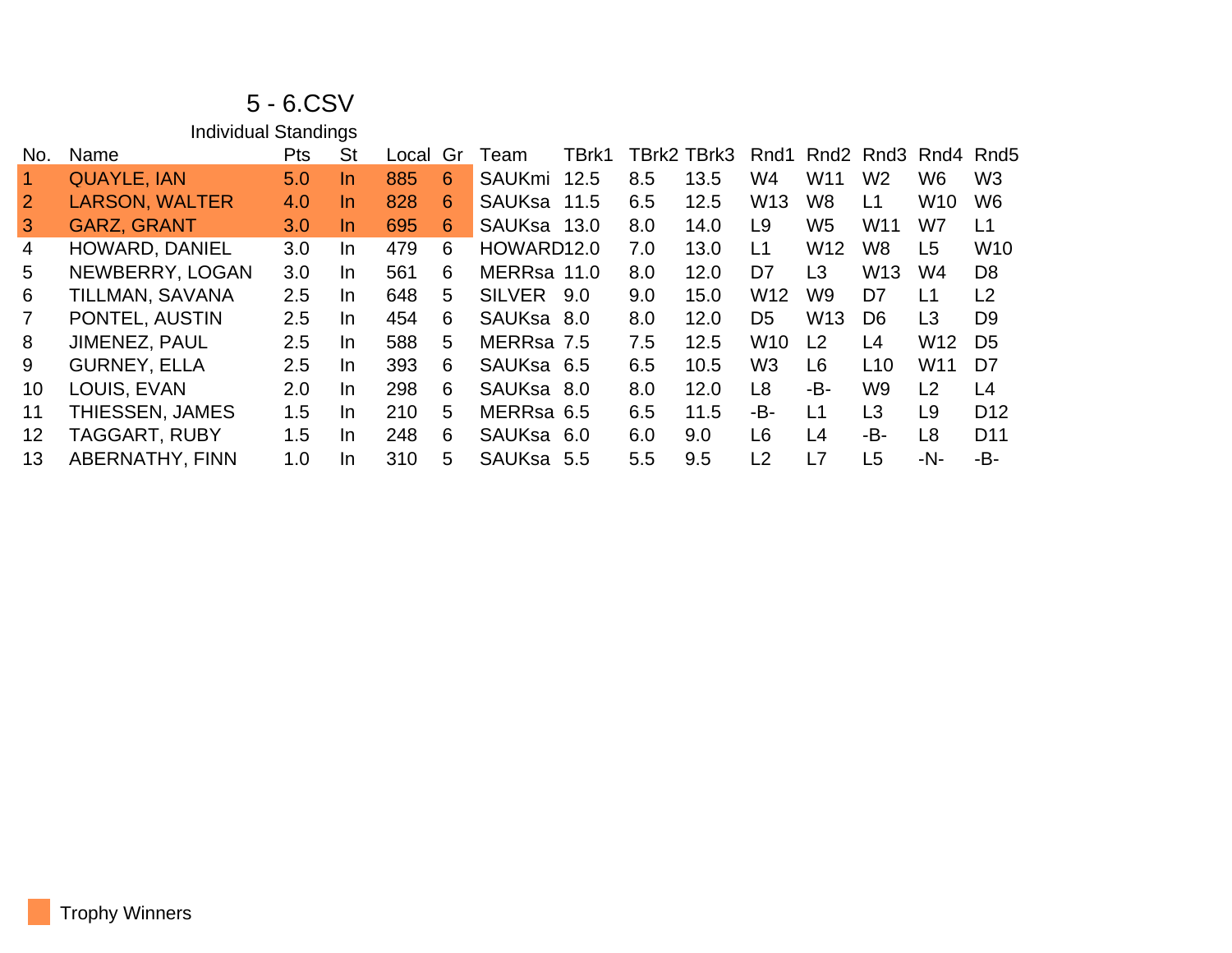### 7 - 12.CSV

Individual Standings

| No. | Name                    | Pts           | <b>St</b> | ∟ocal | Gr | I eam                  | TBrk1 |     | TBrk2 TBrk3 | Rnd1                           |                  |                 | Rnd <sub>2</sub> Rnd <sub>3</sub> Rnd <sub>4</sub> Rnd <sub>5</sub> |                 |
|-----|-------------------------|---------------|-----------|-------|----|------------------------|-------|-----|-------------|--------------------------------|------------------|-----------------|---------------------------------------------------------------------|-----------------|
|     | <b>SAEMANN, GEOFF</b>   | 5.0           | In.       | 1285  | 10 | <b>DEERst</b>          | 12.0  | 8.0 | 13.5        | W <sub>3</sub>                 | W9               | W <sub>2</sub>  | W6                                                                  | W7              |
|     | <b>HOWARD, JOSEPH</b>   | 4.0           | In.       | 1208  | 8  | HOWARD <sub>12.5</sub> |       | 7.5 | 14.0        | W8                             | W4               | L1              | W7                                                                  | W6              |
| 3   | <b>HORNE, DOMINIC</b>   | 3.5           | In.       | 689   | 8  | SAUKsa                 | 12.0  | 7.0 | 13.5        | L1                             | W <sub>8</sub>   | W4              | D <sub>5</sub>                                                      | W <sub>9</sub>  |
| 4   | <b>KRUCHTEN, CHASE</b>  | 3.0           | In.       | 622   | 8  | <b>SAUKsa</b>          | 11.0  | 7.0 | 12.0        | W7                             | L2               | L3              | W11                                                                 | W8              |
| 5.  | <b>TOBERMAN, TEDDY</b>  | 3.0           | In.       | 450   | 7  | SAUKsa 9.0             |       | 5.5 | 9.0         | D <sub>6</sub>                 | L7               | W <sub>10</sub> | D3                                                                  | -B-             |
| 6   | <b>KLEIN, DANIEL</b>    | $2.5\,$       | In.       | 816   | 8  | SAUKsa 8.0             |       | 8.0 | 14.0        | D <sub>5</sub>                 | W <sub>10</sub>  | W9.             | L1                                                                  | L <sub>2</sub>  |
| 7   | <b>ENDRES, CHARLIE</b>  | 2.0           | In.       | 581   |    | SAUKsa 10.5            |       | 9.5 | 15.5        | L <sub>4</sub>                 | W5               | W <sub>11</sub> | 12                                                                  | L1              |
| 8   | RAUSCH, JACK            | $2.0^{\circ}$ | <b>In</b> | 426   | 8  | SAUKsa 7.5             |       | 7.5 | 11.5        | $\begin{array}{c} \end{array}$ | L3               | -В-             | W10                                                                 | $\overline{14}$ |
| 9   | <b>FRIOU, SEBASTIEN</b> | 2.0           | In.       | 650   | 7  | SAUKmi 7.0             |       | 7.0 | 12.0        | W <sub>11</sub>                | $\overline{1}$ 1 | L6              | -B-                                                                 | L <sub>3</sub>  |
| 10  | <b>RAMIEREZ, ERICK</b>  | 1.5           | <b>In</b> | 100   | 8  | SAUKsa 5.0             |       | 5.0 | 7.5         | -В-                            | L <sub>6</sub>   | L5              | L <sub>8</sub>                                                      | D <sub>11</sub> |
|     | REEVES, JADE            | 1.5           | <b>In</b> | 161   | 8  | <b>SAUKsa</b>          | 4.5   | 4.5 | 7.5         | L <sub>9</sub>                 | -В-              | L7              | L4                                                                  | D <sub>10</sub> |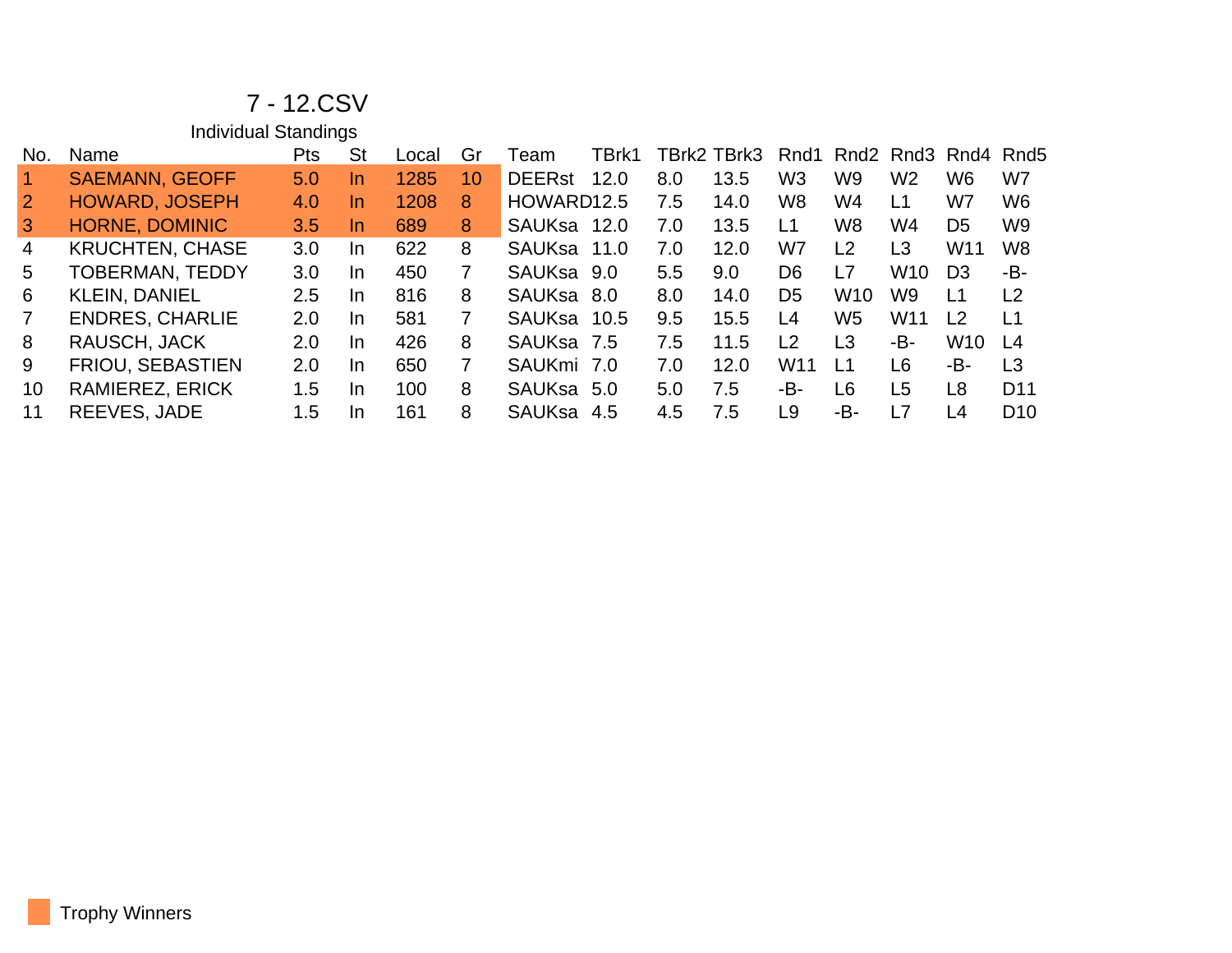### K - 4 Team.CSV

Team Standings

| Plc | Name (Players: Top 4 used)      | Score | Med  | Solk | SBx2 | Cum  |
|-----|---------------------------------|-------|------|------|------|------|
|     | <b>SAUK PRAIRIE Schools (8)</b> | 14.5  | 30.0 | 50.5 | 61.5 | 43.5 |
|     | TAGGART, HOLDEN (5.0,766)       |       |      |      |      |      |
|     | <b>TERRILL, DREW (3.5,460)</b>  |       |      |      |      |      |
|     | LOUIS, ADAM (3.0,452)           |       |      |      |      |      |
|     | EXTEROVICH, JOE (3.0,228)       |       |      |      |      |      |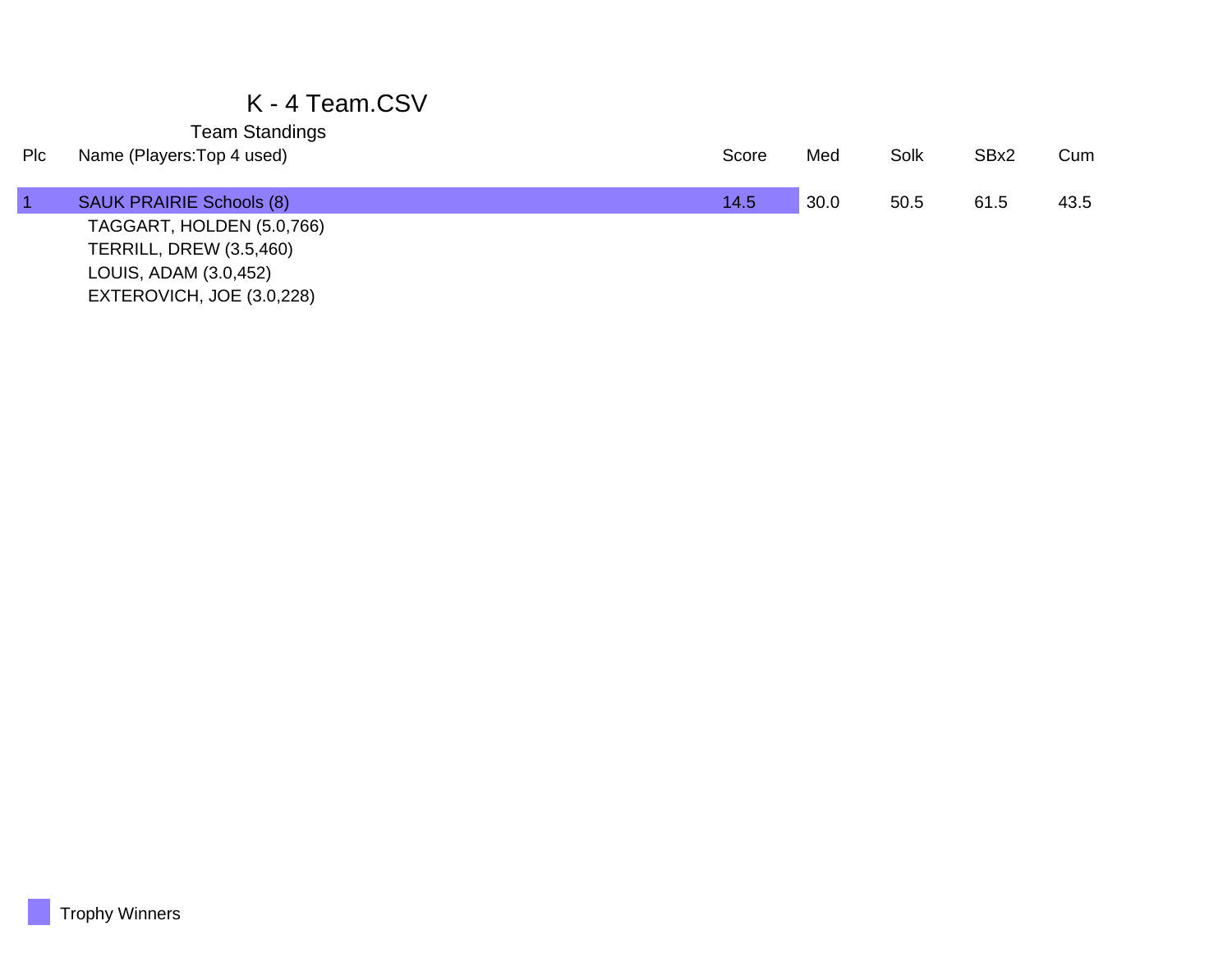### 5 - 6 Team.CSV

Team Standings

| Plc            | Name (Players: Top 4 used)       | Score | Med  | Solk | SBx2 | Cum  |
|----------------|----------------------------------|-------|------|------|------|------|
|                | <b>SAUK PRAIRIE Schools (7)</b>  | 12.0  | 29.0 | 49.0 | 48.5 | 37.0 |
|                | LARSON, WALTER (4.0,828)         |       |      |      |      |      |
|                | GARZ, GRANT (3.0,695)            |       |      |      |      |      |
|                | PONTEL, AUSTIN (2.5,454)         |       |      |      |      |      |
|                | <b>GURNEY, ELLA (2.5,393)</b>    |       |      |      |      |      |
| $\overline{2}$ | MERRIMAC ELEMENTARY SCHOOL (3)   | 7.0   | 22.0 | 36.0 | 22.0 | 20.0 |
|                | NEWBERRY, LOGAN (3.0,561)        |       |      |      |      |      |
|                | <b>JIMENEZ, PAUL (2.5,588)</b>   |       |      |      |      |      |
|                | <b>THIESSEN, JAMES (1.5,210)</b> |       |      |      |      |      |
|                |                                  |       |      |      |      |      |